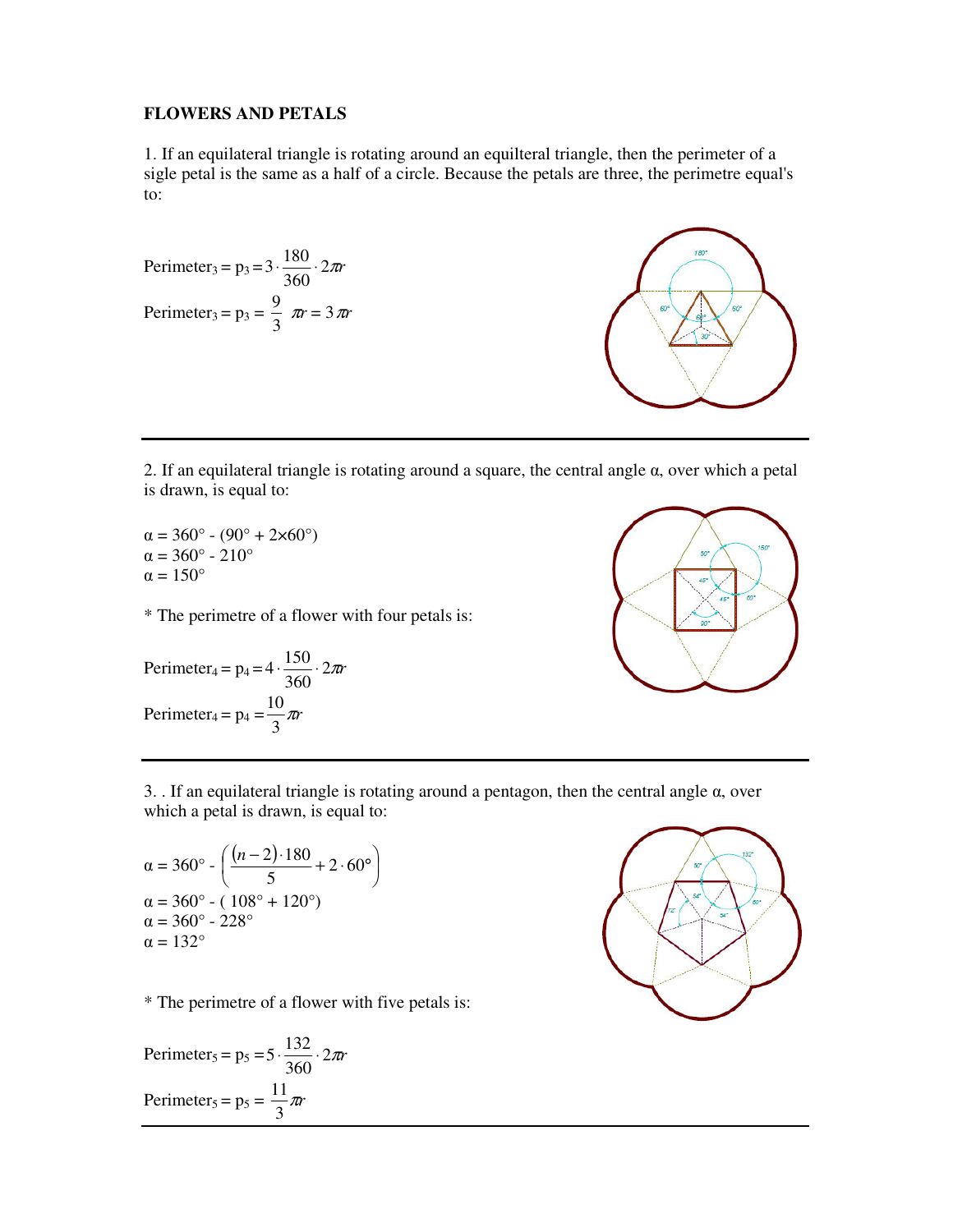4. If an equilateral triangle is rotating around a hexagon, then the central angle  $\alpha$ , over which a petal is drawn, is equal to:

$$
\alpha = 360^{\circ} - \left(\frac{(n-2) \cdot 180}{6} + 2 \cdot 60^{\circ}\right)
$$
  
\n
$$
\alpha = 360^{\circ} - (120^{\circ} + 120^{\circ})
$$
  
\n
$$
\alpha = 360^{\circ} - 240^{\circ}
$$
  
\n
$$
\alpha = 120^{\circ}
$$

\* The perimetre of a flower with six petals is:

Perimeter<sub>6</sub> = p<sub>6</sub> = 
$$
6 \cdot \frac{120}{360} \cdot 2\pi r
$$
  
Perimeter<sub>6</sub> = p<sub>6</sub> =  $\frac{12}{3}\pi r$ 



5. If an equilateral triangle is rotating around a 100-sided polygon, then the central angle  $\alpha$ , over which a petal is drawn, is equal to:

$$
\alpha = 360^{\circ} - \left(\frac{(n-2) \cdot 180}{100} + 2 \cdot 60^{\circ}\right)
$$
  
\n
$$
\alpha = 360^{\circ} - (176.4^{\circ} + 120^{\circ})
$$
  
\n
$$
\alpha = 360^{\circ} - 296.4^{\circ}
$$
  
\n
$$
\alpha = 63.6^{\circ}
$$

\* The perimetre of a flower with a hundred petals is:

Perimeter<sub>100</sub> = p<sub>100</sub> = 100 
$$
\cdot \frac{63,3}{360} \cdot 2\pi r
$$
  
Perimeter<sub>100</sub> = p<sub>100</sub> =  $\frac{106}{3}\pi r$ 

6. If an equilateral triangle is rotating around an n-polygon, then the central angle α, over which a petal is drawn, is equal to:

$$
\alpha = 360^{\circ} - \left(\frac{(n-2) \cdot 180}{n} + 2 \cdot 60^{\circ}\right)
$$
  
\n
$$
\alpha = 360^{\circ} - \frac{(n-2) \cdot 180}{n} - 120^{\circ}
$$
  
\n
$$
\alpha = 240^{\circ} - \frac{(n-2) \cdot 180}{n}
$$
  
\n
$$
\alpha = \frac{240^{\circ} \cdot n - 180^{\circ} n + 360^{\circ}}{n}
$$
  
\n
$$
\alpha = \frac{60^{\circ} \cdot n + 360^{\circ}}{n}
$$